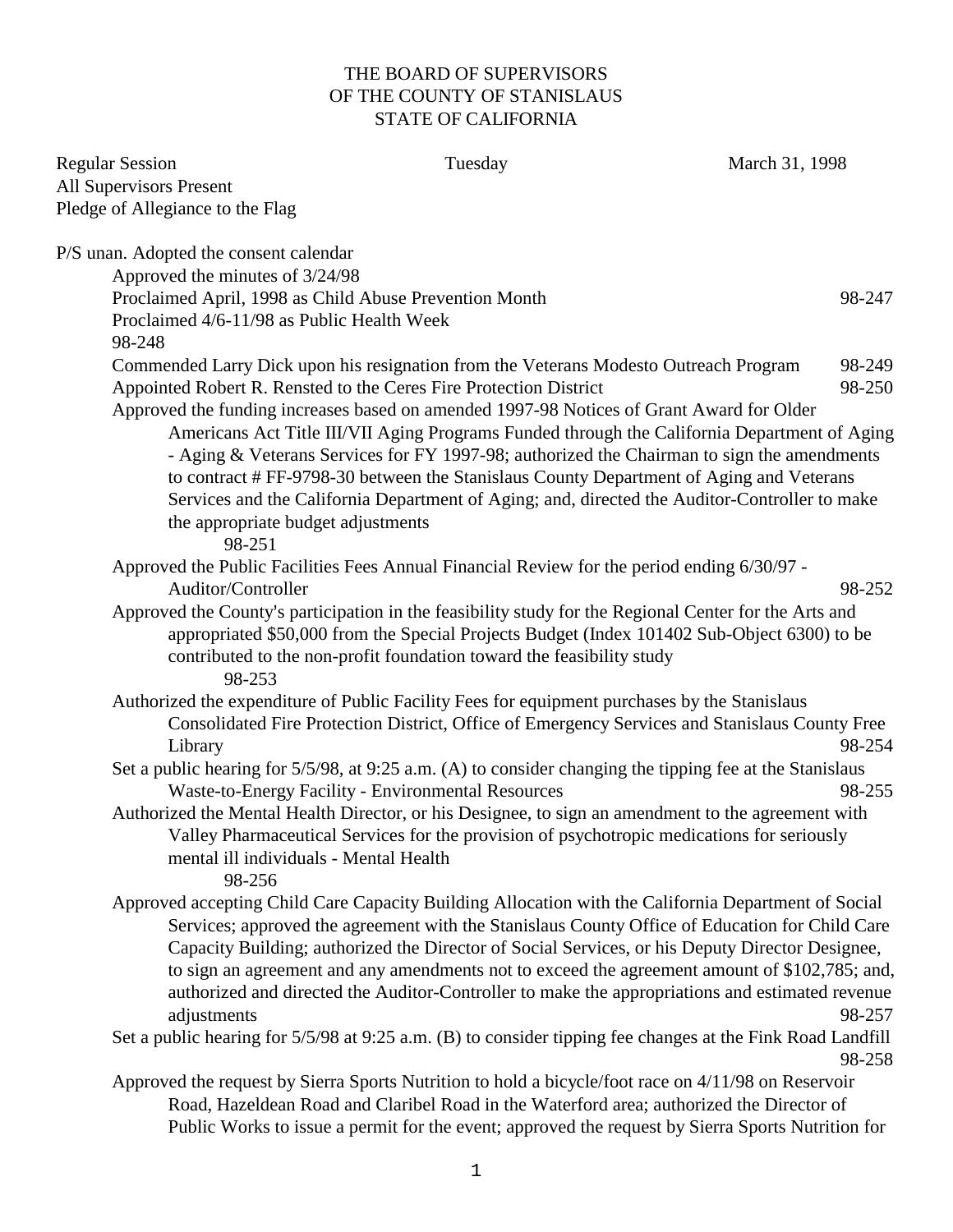the exclusive use of portions of Rio Linda Road at Modesto Reservoir for the event; approved the request for the Parks and Recreation Department to reduce the entrance fee from \$6.00 per vehicle per day to \$3.00 per vehicle per day for the participants; and, required each participant to sign the hold harmless agreement 98-259

M/C unan. Concurred with the PIC by authorizing the Department of Employment and Training to contract with Emanuel Medical Center, Turlock for an eighteen month Certified Licensed Vocational Nurse Training Program and authorized the Director of the Department of Employment and Training, or her designee, to sign the contract 98-260 (1-59

P/S unan. Concurred with the PIC Executive Committee Funding Recommendations for the 1998 Job Training Partnership Act (JTPA) Title II-B Summer Youth Employment and Training Programs and authorized the Director of the Department to sign contracts not to exceed the dollar amounts allocated 98-261 (1-622

C/S unan. Introduced, adopted and waived the reading of Ordinance C.S. 665 for the approved Rezone Application #97-09 for the Westley Triangle Properties which changes the zone from A-2-40 (General Agriculture) to Planned Development for a portion of APN:016-37-27, in order to allow additional parking for the proposed Super 8 Motel east of McCraken Road, Westley, subject to the Development Standards; ordered a Negative Declaration based on the Initial Study; find the project to be "de minimis" for the purposes of Fish and Game Codes; and, amended the Development Standards: #5 by striking the word "paved and marked" and inserted the word "overflow" and #18 is modified by striking the last sentence 98-262  $& 98-263$  (1-1680)

S/C unan. Approved postponing to 4/28/98 at 9:25 a.m. the public hearing to consider the final cost reimbursement for demolition of a structure located at 1028 Santa Fe Avenue, Modesto, California 98-264 (2-2890

S/C unan. Approved postponing to  $4/28/98$  at 9:30 a.m. the public hearing to consider the final cost reimbursement for demolition of a structure located at 1836 Robertson Road, Modesto, California 98-265 (2-2890

Referred to the Department Planning and Community Development a Public Notice for Comment on the Draft 1998/99 Annual Plan of the State of California's Consolidated Plan from the Department of Housing and Community Development

Acknowledged receipt of claims and referred to the CEO-Risk Management the following claims: Thomas Kelley; James Walker; Frank Ursini; and, Luke T. Bingle

The CEO informed the Board of the recent CSAC Legislative Conference. He showed a short video of filmed on 3/19/98 for the Common Threads Agriculture Fashion Show at the State Theater and an update on the fund raising events for the Agricultural Pavilion was presented by Richard Jantz and Michelle Laverty.

Adjourned to Closed Session at 10:05 a.m. for Conference with Real Property Negotiator: Property: Crows Landing Air Base Negotiating Parties: Reagan M. Wilson representing Stanislaus County and the Federal General Services Administration representing the United States Government. Instructions to negotiator will concern price and terms of payment. Government Code Section 54594.5(b) and 54956.8.

Adjourned at 10:50 a.m.

ATTESTED: REAGAN M. WILSON, Clerk